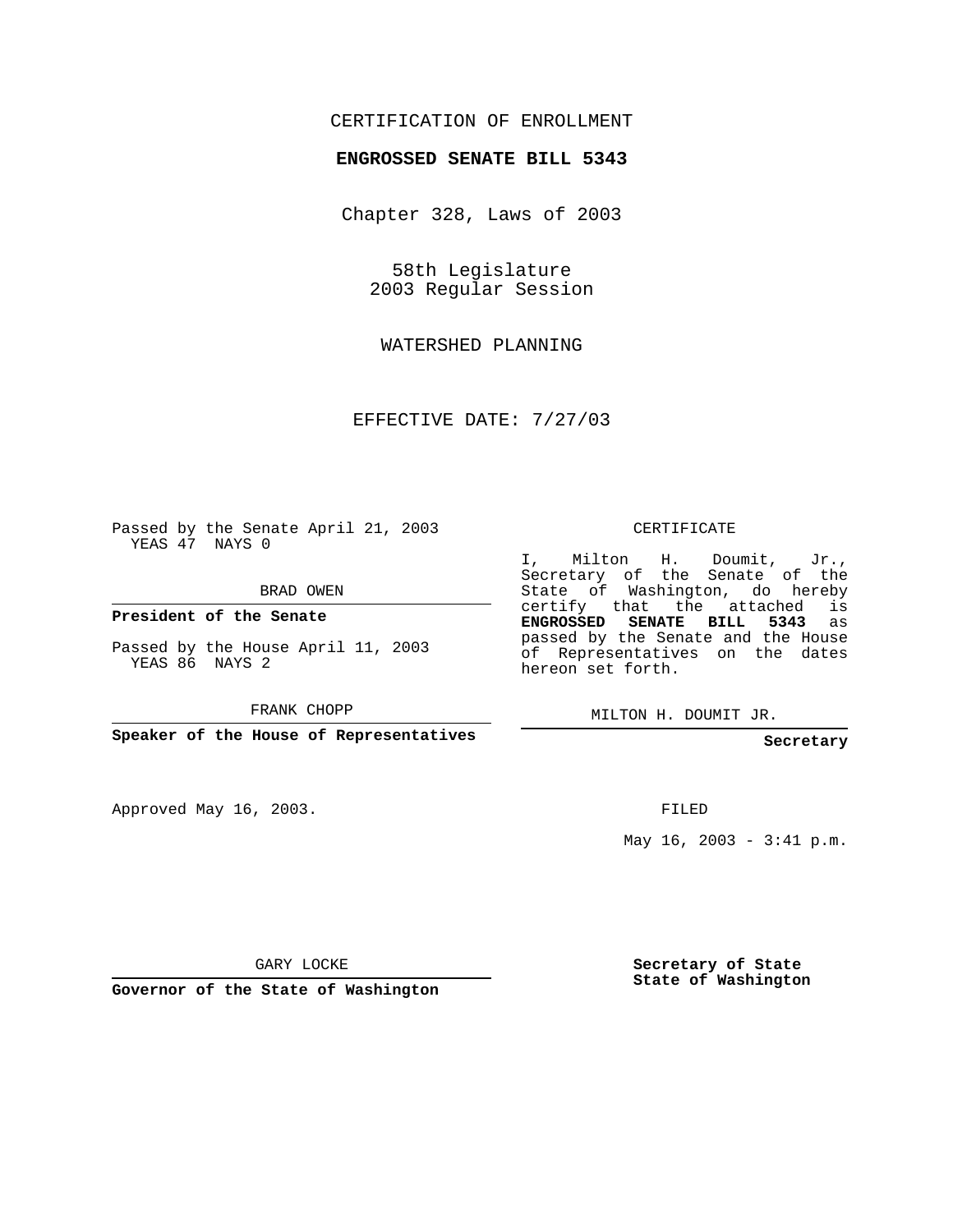## **ENGROSSED SENATE BILL 5343** \_\_\_\_\_\_\_\_\_\_\_\_\_\_\_\_\_\_\_\_\_\_\_\_\_\_\_\_\_\_\_\_\_\_\_\_\_\_\_\_\_\_\_\_\_

\_\_\_\_\_\_\_\_\_\_\_\_\_\_\_\_\_\_\_\_\_\_\_\_\_\_\_\_\_\_\_\_\_\_\_\_\_\_\_\_\_\_\_\_\_

## AS AMENDED BY THE HOUSE

Passed Legislature - 2003 Regular Session

**State of Washington 58th Legislature 2003 Regular Session By** Senators Parlette, Doumit, Mulliken, Hale and Deccio Read first time 01/22/2003. Referred to Committee on Natural Resources, Energy & Water.

AN ACT Relating to watershed planning; and amending RCW 90.82.060.

BE IT ENACTED BY THE LEGISLATURE OF THE STATE OF WASHINGTON:

 **Sec. 1.** RCW 90.82.060 and 2001 c 229 s 1 are each amended to read as follows:

 (1) Planning conducted under this chapter must provide for a process to allow the local citizens within a WRIA or multi-WRIA area to join together in an effort to: (a) Assess the status of the water resources of their WRIA or multi-WRIA area; and (b) determine how best to manage the water resources of the WRIA or multi-WRIA area to balance the competing resource demands for that area within the parameters under RCW 90.82.120.

 (2) Watershed planning under this chapter may be initiated for a WRIA only with the concurrence of: (a) All counties within the WRIA; (b) the largest city or town within the WRIA unless the WRIA does not contain a city or town; and (c) the water supply utility obtaining the largest quantity of water from the WRIA or, for a WRIA with lands within the Columbia Basin project, the water supply utility obtaining from the Columbia Basin project the largest quantity of water for the WRIA. To apply for a grant for organizing the planning unit as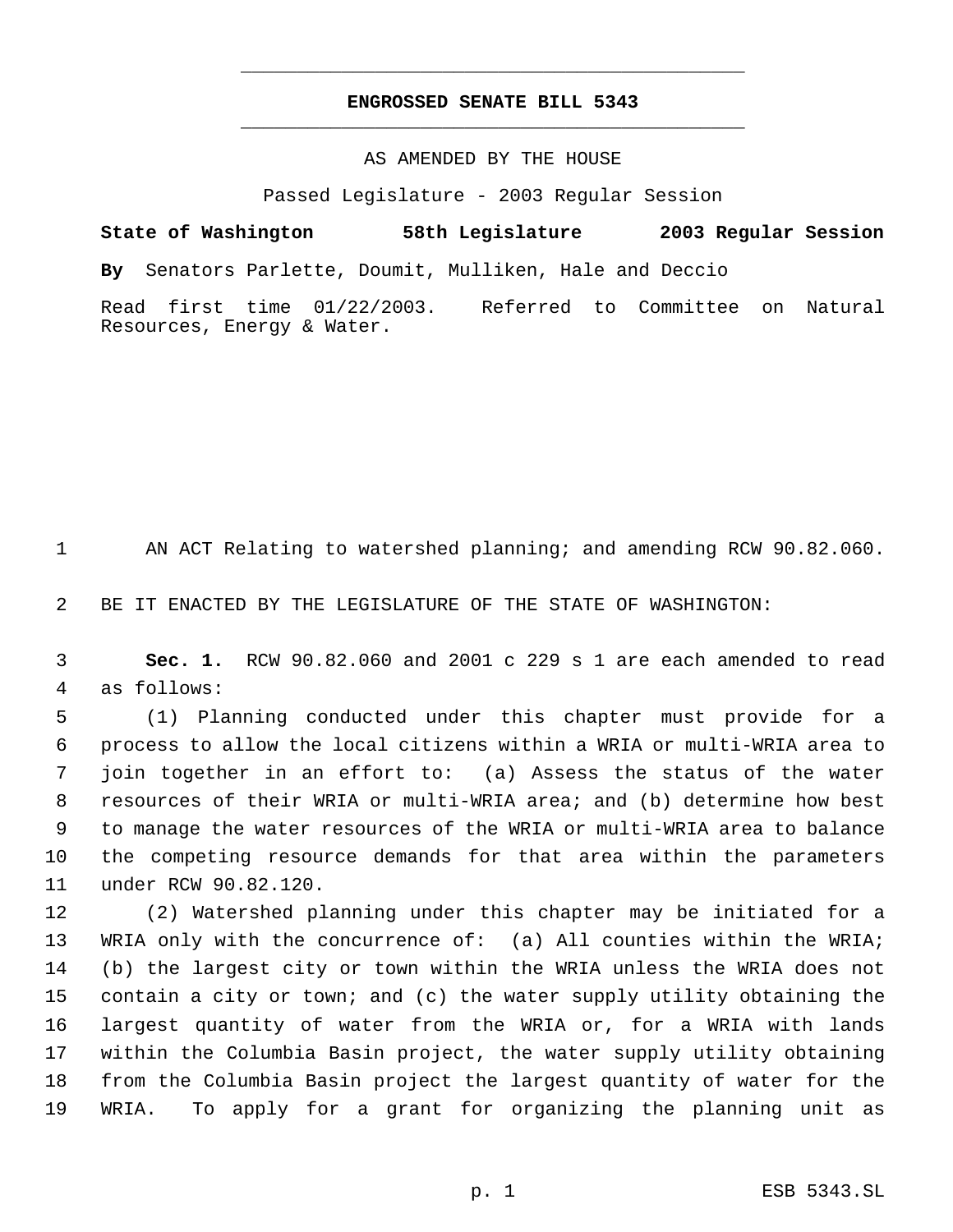provided for under RCW 90.82.040(2)(a), these entities shall designate the entity that will serve as the lead agency for the planning effort and indicate how the planning unit will be staffed. For purposes of this chapter, WRIA 40 shall be divided such that the portion of the WRIA located entirely within the Stemilt and Squilchuck subbasins shall be considered WRIA 40a and the remaining portion shall be considered WRIA 40b. Planning may be conducted separately for WRIA 40a and 40b. WRIA 40a shall be eligible for one-fourth of the funding available for a single WRIA, and WRIA 40b shall be eligible for three-fourths of the funding available for a single WRIA.

 (3) Watershed planning under this chapter may be initiated for a multi-WRIA area only with the concurrence of: (a) All counties within the multi-WRIA area; (b) the largest city or town in each WRIA unless the WRIA does not contain a city or town; and (c) the water supply utility obtaining the largest quantity of water in each WRIA.

 (4) If entities in subsection (2) or (3) of this section decide jointly and unanimously to proceed, they shall invite all tribes with reservation lands within the management area.

 (5) The entities in subsection (2) or (3) of this section, including the tribes if they affirmatively accept the invitation, constitute the initiating governments for the purposes of this section.

 (6) The organizing grant shall be used to organize the planning unit and to determine the scope of the planning to be conducted. In determining the scope of the planning activities, consideration shall be given to all existing plans and related planning activities. The scope of planning must include water quantity elements as provided in RCW 90.82.070, and may include water quality elements as contained in RCW 90.82.090, habitat elements as contained in RCW 90.82.100, and instream flow elements as contained in RCW 90.82.080. The initiating governments shall work with state government, other local governments within the management area, and affected tribal governments, in developing a planning process. The initiating governments may hold public meetings as deemed necessary to develop a proposed scope of work and a proposed composition of the planning unit. In developing a proposed composition of the planning unit, the initiating governments shall provide for representation of a wide range of water resource interests.